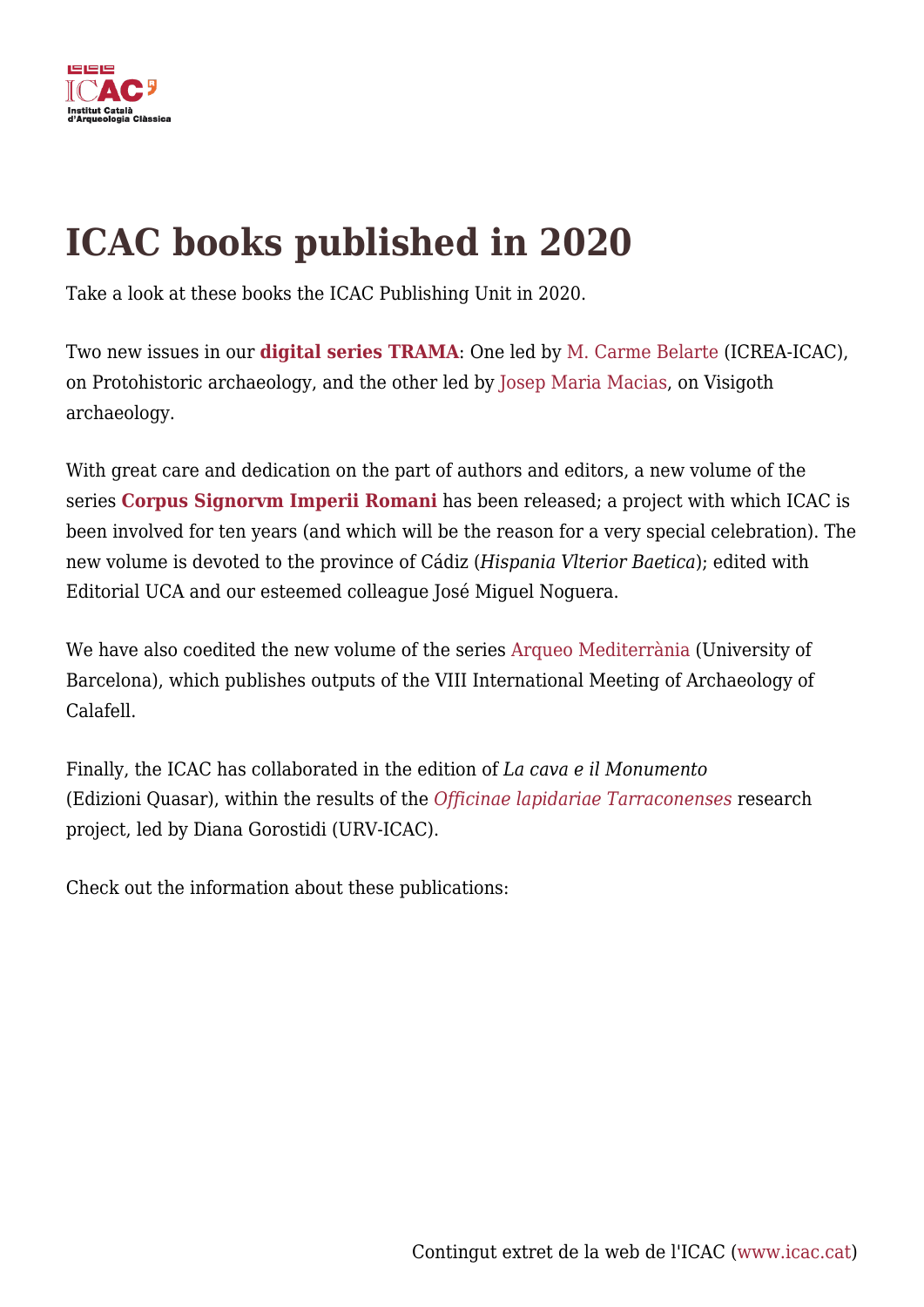



*[Recintos fortificados en época visigoda: historia, arquitectura y técnica](https://icac.cat/en/serveis/publicacions/llibre/recintos-fortificados-en-epoca-visigoda-historia-arquitectura-y-tecnica-constructiva/) [constructiva](https://icac.cat/en/serveis/publicacions/llibre/recintos-fortificados-en-epoca-visigoda-historia-arquitectura-y-tecnica-constructiva/)*. [Josep Maria Macias Solé](https://icac.cat/en/who-are-we/staff/jmmacias/), Albert Ribera Lacomba, Miquel Rosselló Mesquida (editores científicos). TRAMA, 8



*[Urbanization in Iberia and Mediterranean Gaul in the first millennium BC](https://icac.cat/en/serveis/publicacions/llibre/urbanization-in-iberia-and-mediterranean-gaul-in-the-first-millennium-bc/)*. [Maria Carme](https://icac.cat/en/who-are-we/staff/cbelarte/) [Belarte](https://icac.cat/en/who-are-we/staff/cbelarte/), Jaume Noguera, Rosa Plana-Mallart, Joan Sanmartí (scientific editors). TRAMA, 7



[CORPVS SIGNORVM IMPERII ROMANI](https://icac.cat/en/serveis/publicacions/llibre/corpvs-signorvm-imperii-romani-corpvs-de-esculturas-del-imperio-romano/)*[. Corpus de escrulturas del imperio romano.](https://icac.cat/en/serveis/publicacions/llibre/corpvs-signorvm-imperii-romani-corpvs-de-esculturas-del-imperio-romano/) [Provincia de Cádiz \(](https://icac.cat/en/serveis/publicacions/llibre/corpvs-signorvm-imperii-romani-corpvs-de-esculturas-del-imperio-romano/)*[Hispania Vlterior Baetica](https://icac.cat/en/serveis/publicacions/llibre/corpvs-signorvm-imperii-romani-corpvs-de-esculturas-del-imperio-romano/)*[\)](https://icac.cat/en/serveis/publicacions/llibre/corpvs-signorvm-imperii-romani-corpvs-de-esculturas-del-imperio-romano/)*. José Beltrán Fortes; Mª Luisa Loza Azuaga. Editorial UCA / ICAC